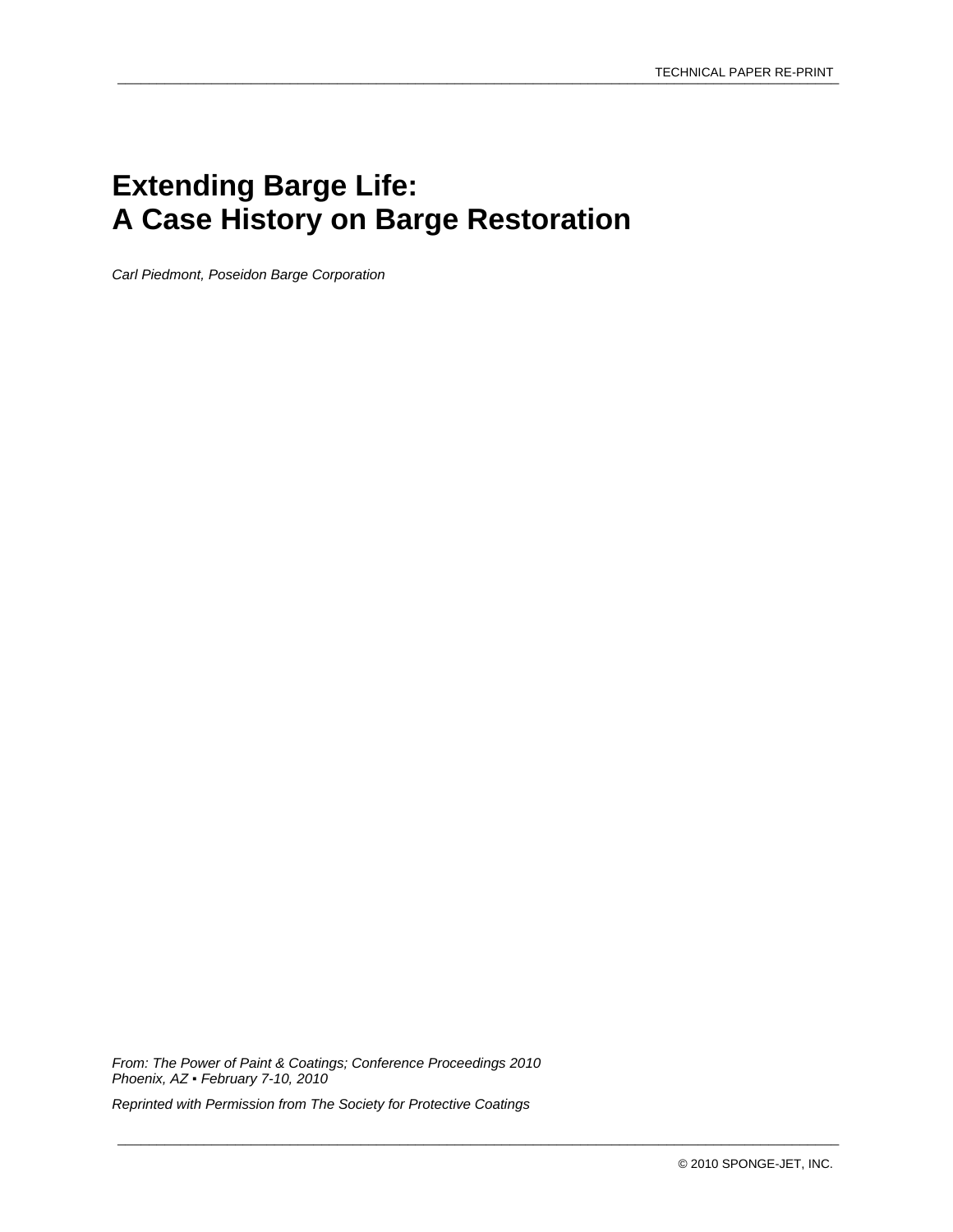# **EXTENDING BARGE LIFE: A CASE HISTORY ON BARGE RESTORATION**

## Carl Piedmont

# Poseidon Barge Corporation Fort Wayne, IN USA

During uncertain economic times like these, barge owners look to new economics and efficiencies to continue to grow business or their bottom line. One manufacturer examined barge restoration, reworked operations and applied progressive technologies to increase restoration speed and quality all while cutting costs.

This manufacturer found how rethinking their entire sectional work barge manufacturing and restoration process had huge financial ramifications that could speed overall construction time - while extending protective coating performance. The finding that the blasting and coating process represented significant cost and serious impact on other construction practices prompted important and meaningful changes. This presentation will (1) discuss the direct and indirect costs associated with abrasive blasting; (2) compare the costs of ordinary and sponge-based composite abrasive blasting methods; and (3) outline the decision-base for conducting on-site abrasive blasting versus sub-contracting abrasive blasting offsite.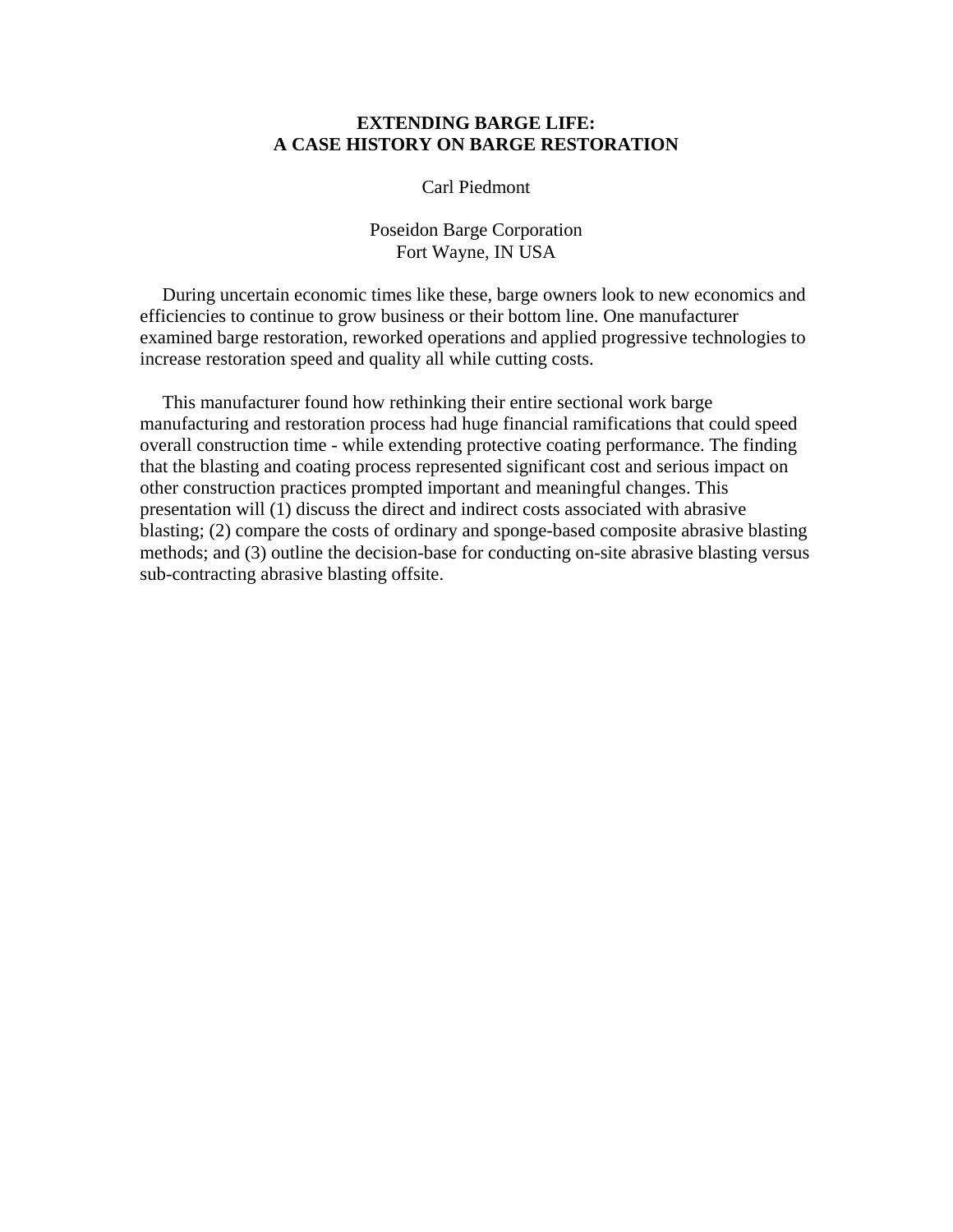Regardless of the industry, during challenging times, the question of how to maintain quality and output while reducing costs is often posed. For one barge manufacturer, the question was asked not as a last ditch effort to maintain profitability, but more as an opportunity for growth and continuous improvement.

This barge manufacturer looked at inefficiencies (or bottle necks) in the production process that required the most time and also those that stood out as activities which disrupted their critical path of manufacturing. In keeping with the principles of lean manufacturing, reduced cycle-time and overall waste reduction, the production process was mapped out. The analysis led to a decision to "Insource" blasting and coating operations rather than "Outsource" them. By doing so they were able to better control both barge quality and production schedule.

One major step in the finishing process that stood out was abrasive blasting and painting operations. Management recognized that 70 to 80% of the total manufacturing time per barge was consumed by blasting and painting operations. While it took an average of two and half days to assemble and weld a barge and another half-day of final finishing, it took up to twelve days, depending on weather and season, to complete blasting and painting operations.

Once blasting and painting was identified as an opportunity for change, management began looking for ways to accelerate the process - without compromising quality. Their current operation included transportation to a sandblasting and painting facility (one day): blasting which took over a day, waiting anywhere from four to nine days for painting and curing, and then one day of transportation back to the manufacturing facility. The cost of painting and abrasive blasting was \$3,200 per barge with transportation to and from the facility charged at \$200.

Management knew that the choice to add blasting and painting capabilities as an inhouse operation would provide instant benefit. Aside from any required upfront capital investment, moving these operations in-house would automatically reduce blasting and painting time by two days and reduce the cost by \$200 per barge – with no transportation time or transportation charge.

It should be noted that the facility was already equipped with a space for blasting (Fig.A) and painting (Fig.B), with room dimensions 30 x 80 feet (9m x 25m), so the internal assessment only included the types of abrasive and painting systems which were most appropriate.



The barge manufacturer already had a blasting room (Fig. A) and painting room (Fig. B) to conduct spot repairs.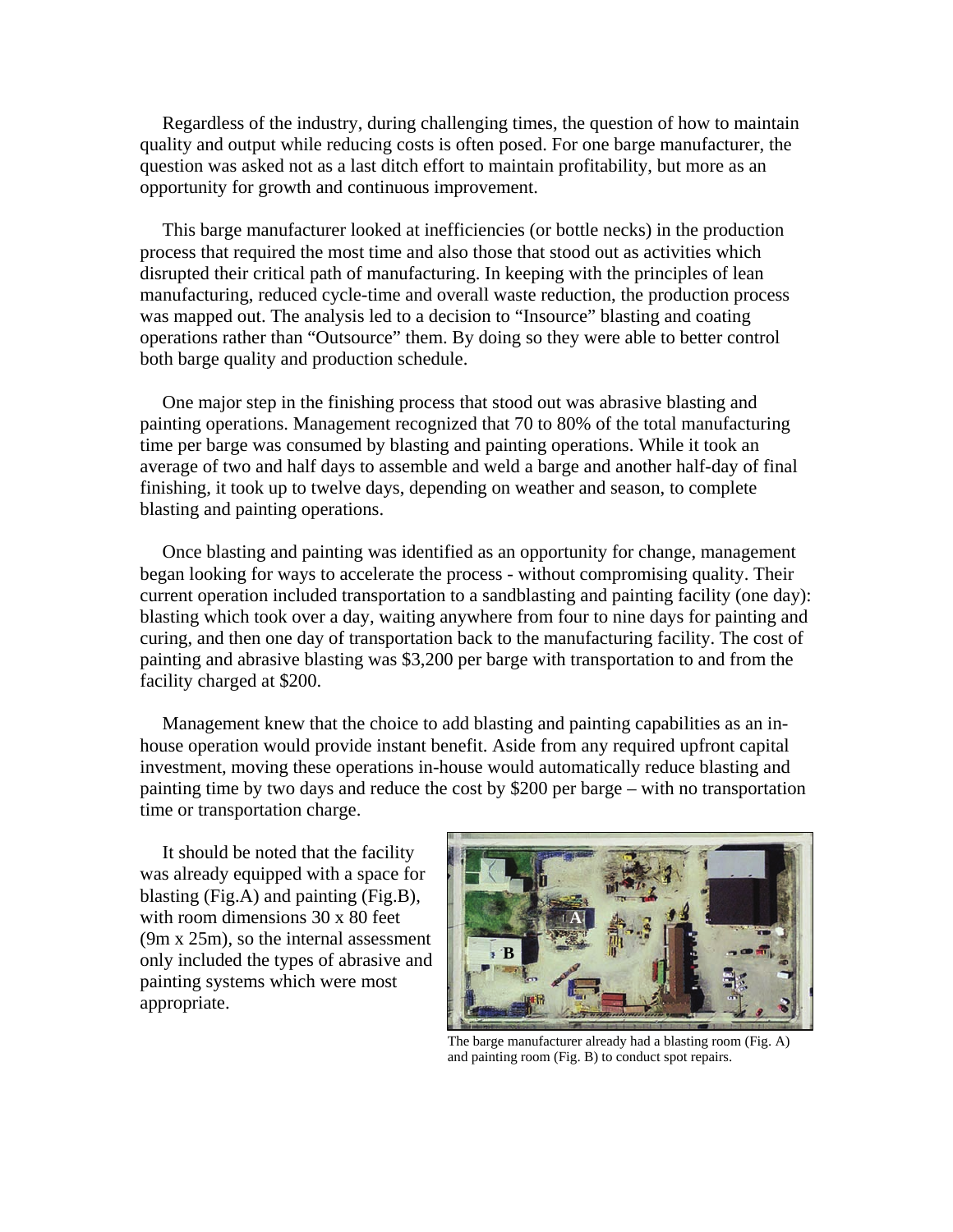The next step was to select abrasive types, which would naturally lead to specific blast room and air-handling requirements. A major constraint regarding the use of conventional abrasive was controlling airborne emissions. The barge manufacturer's property was directly across the street from a 350-plus student grade school and several homes were situated on its perimeter, so the barge manufacturer was especially concerned with dust generation.

The coating used by this manufacturer was a two-part, chemically cured semi-gloss marine-grade epoxy. It was applied in thicknesses from 6-12 mils wet with the total dry film measuring 12-14 mils. Two coats were applied to form the entire system. Drying time for both coats ranged from 36-48 hours in the colder winter months and 9-12 hours during the warmer summer months.

The high performance coating system, as specified from the coating supplier, called for a minimum blast cleanliness level of SSPC SP-6 - Commercial Blast Cleaning which corresponds to a NACE 3 or Swedish (ISO) standard  $Sa2<sub>1</sub>$ . With an applied wet-film thickness of 6-12 mils per coat and a total dry film thickness measuring 12-14 mils, the required profile was between 1-2.5mils (or 25-62.5 microns). So the abrasive type chosen would need to achieve the profile and blast cleanliness level. In this situation, a spongebased composite abrasive with bonded 60-grit aluminum oxide provided a plus-or-minus 2 mil (50micron) profile. Management witnessed a capability demonstration to validate the performance (profile-ability and production speeds) as well as the dust and rebound suppressing characteristics asserted by the manufacturer. Based on that demonstration, management made the decision to first try sponge-based composite abrasives with only simplistic air management. They chose to (1) open the large blast room doors to the outside environment and (2) use an industrial 2,400cfm (68m³/min) fan vented outside (fig.1).



(Fig. 1) 2,400cfm fan used to reduce negative air issues (Fig. 2) New sectional barge to be abrasive blasted



Each sectional work barge (fig.2) was 40 feet (12 meters) long, 10 feet (3 meters) wide and five feet (1.5 meters) deep, representing 1,300 square feet (120 square meters). Shopprimed A36 carbon steel was used to build each sectional barge. On all exterior sides of the barge, the shop primer is removed during the blasting and profiling process.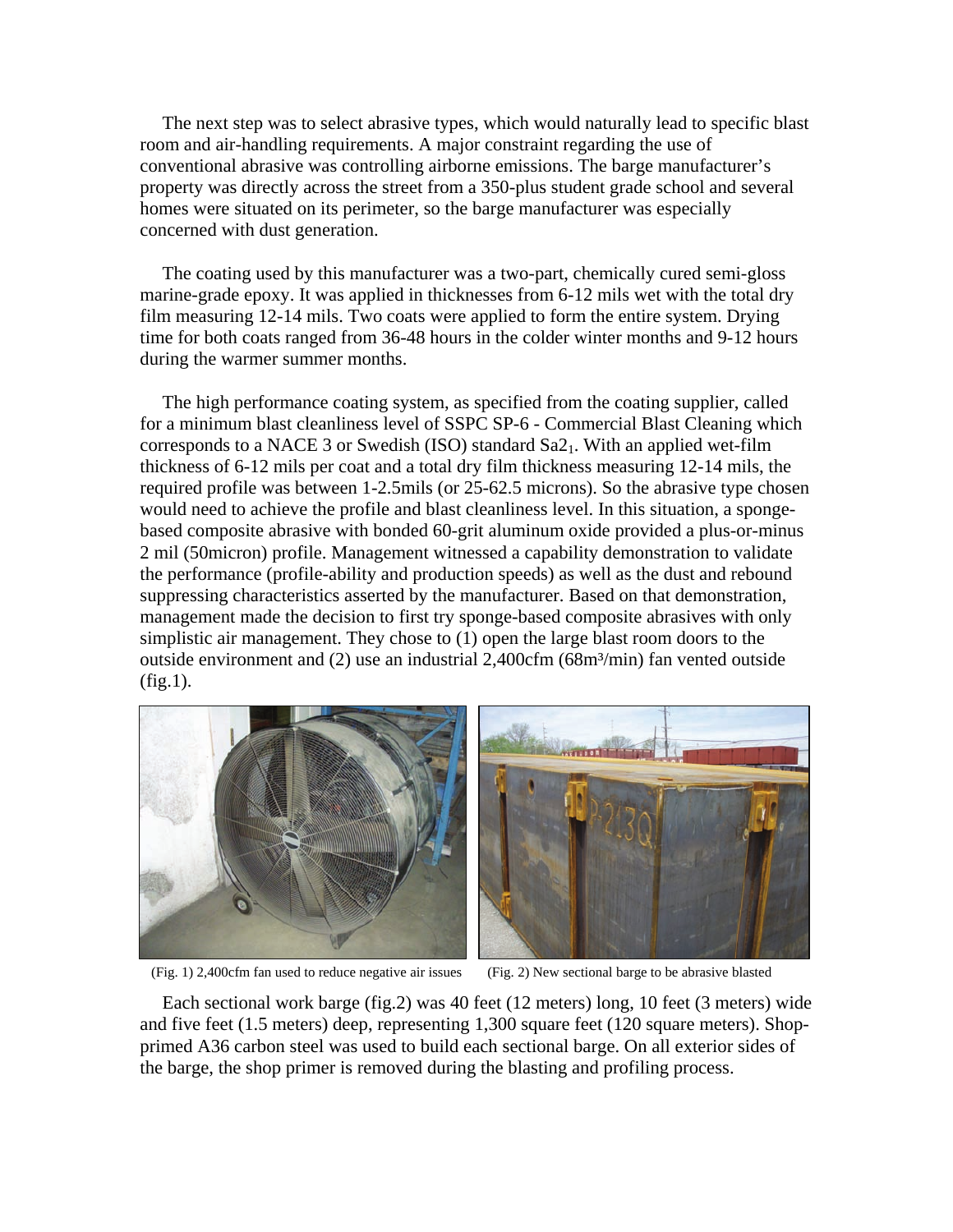## **Phase 1: Blasting and Painting in-House**

Abrasive blasting was carried out in a room designated for abrasive blasting only. The room was equipped with an advanced 400-liter pressure vessel (fig.3). The vessel, also supplied by the abrasive manufacturer, is modified to allow for precise regulation of media and air pressure during blasting. Other vessel enhancements, because of the larger than average particle size, include an abrasive agitator in the vessel, a larger orifice exiting the bottom of the vessel, 2-inch piping and a comprehensive control panel with adjustment and reading-gauges for blast pressure, media feed rate (in the air stream) and line pressure. The unit is also equipped with an emergency stop button.





(Fig.3) 400-Liter Specialized Pressure Vessel (Fig.4) Pneumatic sieve-based classifiers separate reusable media from waste

 A #8 wide-entry, venturi nozzle used to maximize abrasive flow and reduce drag, was connected to the blast vessel via a 50 foot (15.25 meter) hose. To power the blast vessel the barge manufacturer purchased a 375cfm (10.62m<sup>3</sup>/min) portable diesel compressor.

Because the media is larger than other conventional abrasive particles it can be easily separated and classified for reuse. As a result, this same abrasive manufacturer supplies electric and pneumatic sieve-based classifiers (fig.4) designed to separate reusable media from waste. The waste stream consists of contaminants removed from the surface. It's important to note that sponge-based composite abrasives are capable of entrapping surface contaminants on the substrate. During the classification (recycling) process contaminants are removed from the porous cell structure. When blasted over and over sponge-based composite particles become smaller. When the particles become small enough to drop below the smallest sieve, they drop out into the waste stream as well. Reusable media is then loaded back into the blast vessel.

For 1.5 years blasting took place using this equipment setup. During this time, it would take 9-10 hours to blast each 1,300 square foot (120 meter) barge, which included six fifteen-minute nozzle breaks for media collection and recycling. The production rate per barge was 2.6-2.9ft² per minute (14.5m²-16m² per hour) (Fig.5). In terms of abrasive requirements, sponge-based composite abrasives were reused from 7 to 8 times, so between 360 and 390 pounds (164 and 177 kg) were consumed per barge. The cost of abrasives during Phase One was \$2.13 per pound, so the total cost of abrasives to blast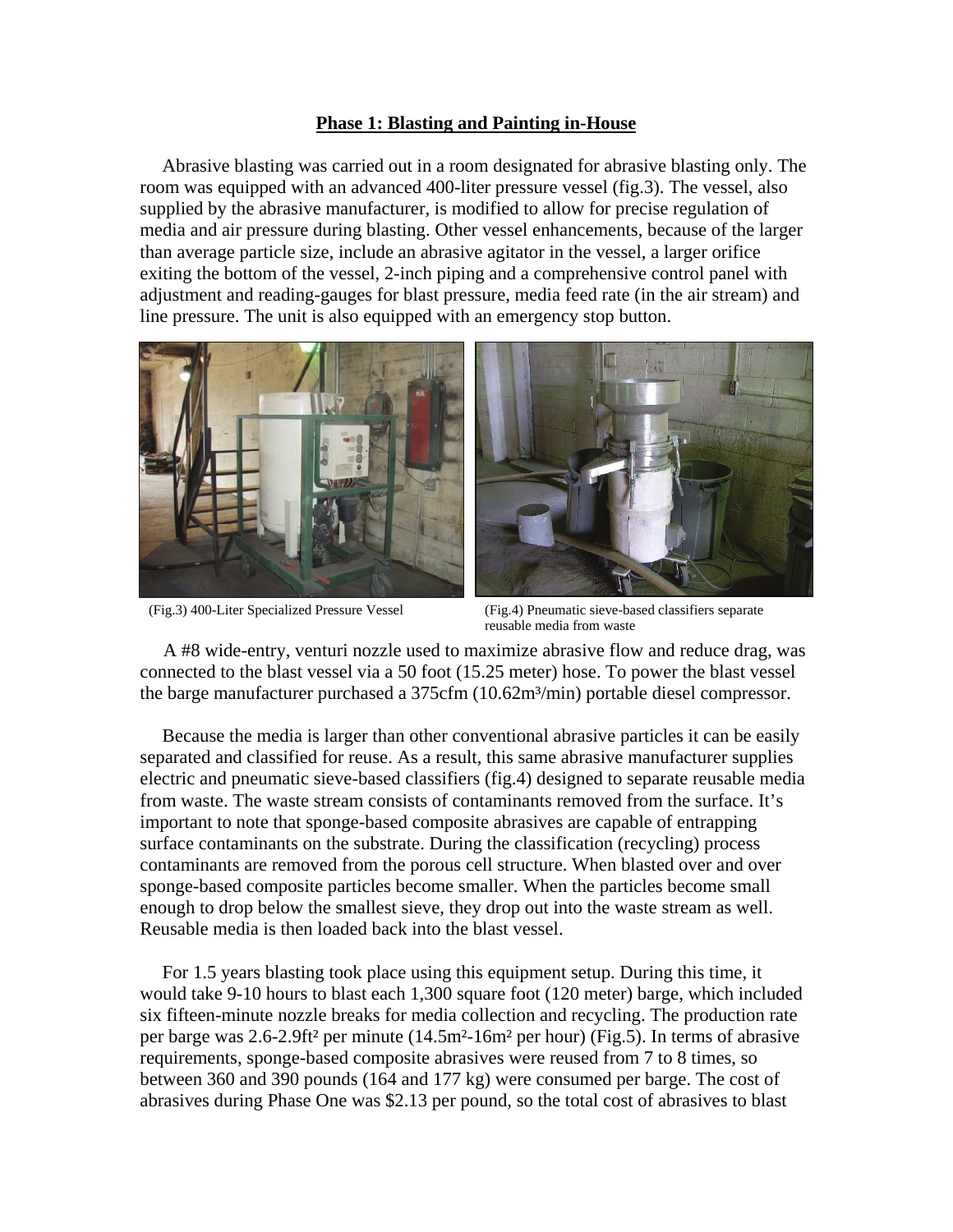

(Fig .5) Blasting sectional work barge with sponge-based composite abrasives

each barge was between \$766 and \$830. The cost was \$.59-\$.64 per square foot or \$6.38-\$6.91 per square meter.

During Phase One 105 barges were manufactured, consuming 39,000 pounds of abrasive at a cost of **\$83,070**. Hourly labor for the blaster and painter combined was charged at \$36 per hour (78 weeks x 40 hours per week x \$36 per hour) and totaled **\$112,320**. The cost for the advanced abrasive pressure vessel, recycling classifier and the diesel compressor was **\$44,735**. The

compressor consumed approximately three gallons per hour when abrasive blasting. With an average price during Phase One of  $$2.87<sub>2</sub>$  per gallon and abrasive blasting taking a maximum of ten hours per barge, the fuel estimate per barge was \$86 (or \$2.87 x 3) gallons per hour  $x$  10 hours per barge) and  $$9,040$  was the fuel cost for all 105 barges)<sub>1</sub>. It cost \$210 in paint for each barge (or \$21/gallon x 10 required gallons) which was **\$22,050** for all barges. The total including equipment, abrasive media, paint, labor and fuel was **\$271,215**.



(Fig .6) Before abrasive blasting (Fig.7) After abrasive blasting and painting

When comparing the sub-contracting of abrasive blasting and painting operations to conducting the same operations in-facility, the barge manufacturer recognized those 105 barges if out-sourced would have cost \$357,000 (or 105 x \$3,400), while in-house blasting and painting cost **\$271,215** - a total savings \$85,785. The cost per barge for blasting and painting went from \$3,400 to \$2,583 (or \$271,215/105 barges) in Phase One. Also important, the barge manufacturer cut manufacturing time per barge by 50%. And further, blasting and painting went from taking up 80 to 85% of the total manufacturing time per barge to a maximum 62.5%.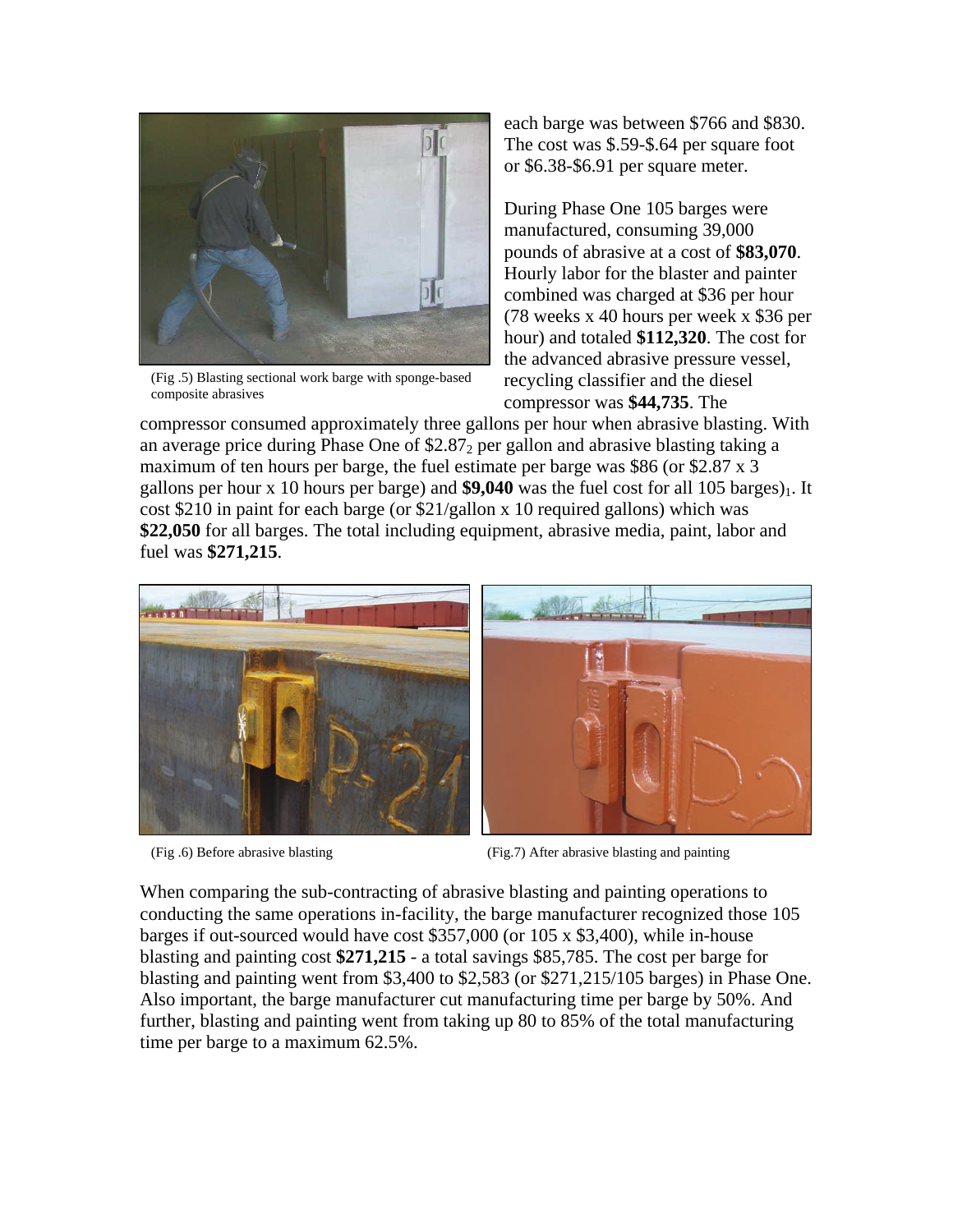# **Phase Two – Blasting and Painting In-house (refinement of the process)**

During the time this manufacturer made the switch to blasting and painting in-house, demand for their sectional work barges continued to increase. After a year and half, the challenge to further decrease the time to manufacture each barge (or essentially make more) continued. With blasting and painting operations still occupying a maximum of 62.5% of the total manufacturing time per barge, management felt there was still room for improvement with this process.

The first area of particular interest to management was compressed air. The initial 375cfm compressor (10.6m<sup>3</sup>/min) used in Phase One was the minimum recommended by the abrasive blast vessel manufacturer so this was the first improvement to be specifically addressed. During this time the cost of diesel fuel was dramatically increasing so an electric-powered compressor was preferred over a petroleum fuel-based system. The barge manufacturer purchased a 100-horse power, 475cfm (13.45m<sup>3</sup>/min) electricpowered compressor which did not work well. The response time to actual blasting when the deadman triggers was pressed was sluggish, and for the many necessary starts and stops required by the blaster, it made the process even less efficient.

Prior to making further changes, the manufacturer moved all equipment, other than the enhanced pressure vessel and the classifying recycler unit, outside of the facility and into an empty container. An electric space heater was purchased to maintain temperature above freezing in the container. A 500 gallon (1,900 liter) receiving tank was installed to provide more responsiveness during the start and stop process of abrasive blasting. The system did work, but not to the standards of management. As a result a 1,300 gallon (5,000 liter) receiving tank was purchased (Fig.8) as well as a 150hp, 675cfm  $(19.11m<sup>3</sup>/min)$  electric compressor (Fig.9). The blaster also switched from using a #8 wide-entry silicon carbide venturi nozzle to a #10 wide-entry venturi nozzle to increase the blast pattern. With all other blast procedures and equipment remaining the same, the blast pressure was increased from 95psi (6.6 bar) in Phase One to between 120 and





(Fig .8) 1,300 gallon (5,000 liter) receiving tank (Fig.9) 150hp, 675cfm (19.11m³/min) electric compressor

125psi (8.3 and 8.6 bar)(the maximum recommended blast pressure by the vessel manufacturer) $_3$  in Phase Two. The expansion tank also provided enough back-pressure to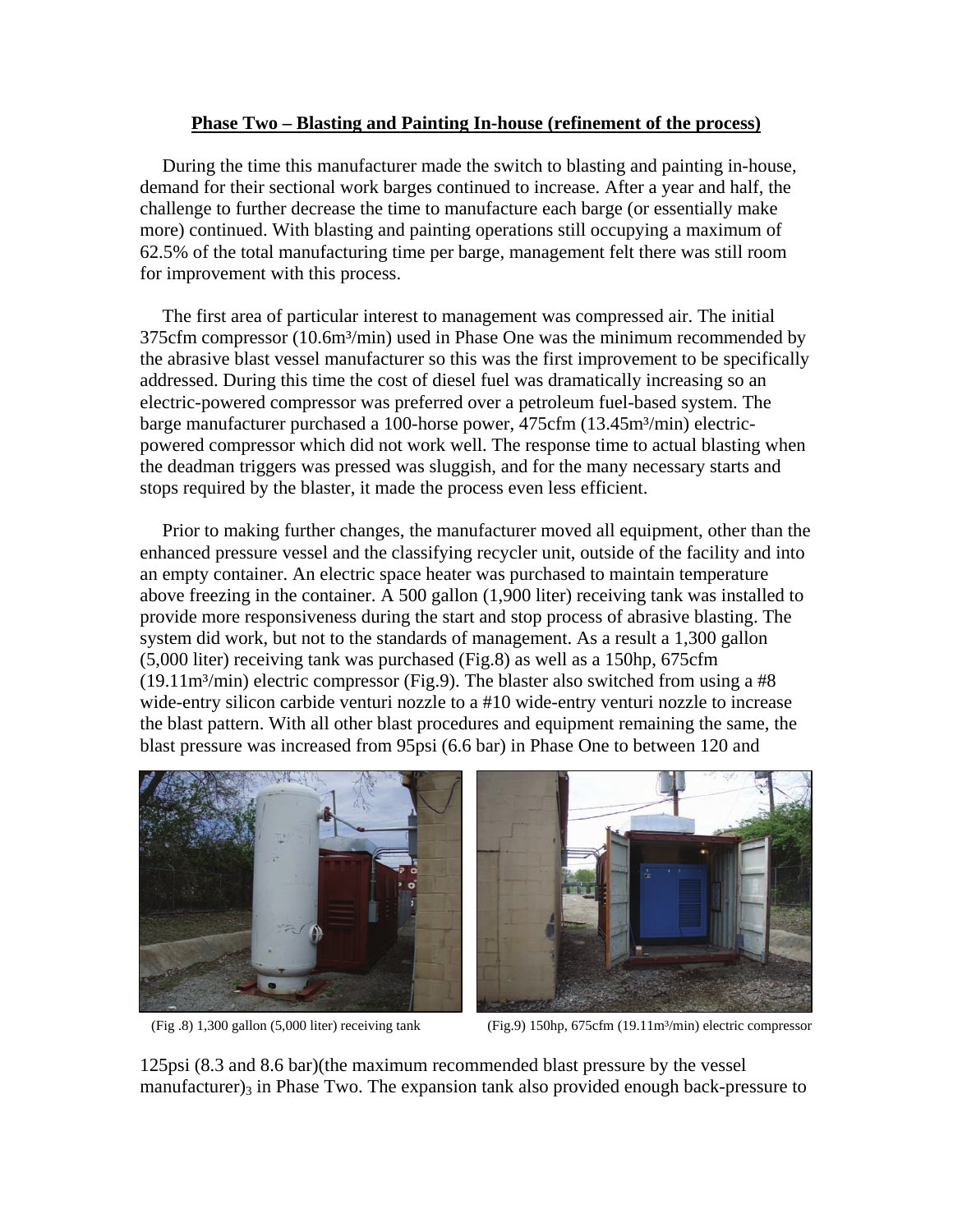reduce the start-stop wait times throughout the day. The results from these equipment improvements were wide-spread.

Production increases came from two areas. First, with an automatic burst of operating air from the receiving tank, the blaster had less stop-start delays. Second, with the 20- 25% increase in blast pressure (or abrasive velocity) and a larger blast pattern, the blaster was able to prepare each barge within 6-7.5 hours, while in Phase One it took between 9 and 10 hours. So the blasting time per barge was cut by 2.5 to 3 hours thereby increasing production speeds by .4-.5ft²/min (2.2-2.8m²/hour).

Due to the large nozzle and these process improvements abrasive consumption significantly dropped, compared to the consumption in Phase One. The blaster was able to recycle the abrasives 10-11 times. Blasting each barge took 240 pounds (109 kg) while in Phase One it took between 360 and 390 pounds. This was a 34-39% drop (or a 120-150 pound (54.4-68 kg) savings in media requirements per barge.

The hours required to blast and paint each barge also dropped and so did other costs. For example, the hours required to abrasive blast each barge dropped from a maximum of ten hours in Phase One to seven hours in Phase Two – a savings of three hours or \$48 per barge (3 hours x \$18/hour). With 205 barges produced in Phase Two, the barge manufacturer saved \$9,840.

In Phase Two, 240 pounds (1,089kg) were consumed per barge. The total abrasives consumed during that year was  $$102,240$  ( $$2.13 \times 240 = $511.20 \times 200$  barges). Annual labor was charged at **\$77,875** (52 weeks x 40 hours x \$37.44), which included a 4% increase. The cost of a newly installed receiving tank, electric compressor and space heater was **\$32,000**. The new 150 horse power compressor, running at 70% maximum load consumed approximately 78 kilowatts per blast hour. As a result, the cost for electricity per barge was \$53.51 (or  $150$ hp =  $112$ kw;  $112$ kw x  $70\%$  load =  $78.4$  kW x  $7$ hours blasting per barge x \$0.098 per kW). The electrical cost for all 205 barges was **\$10,970.** The \$210 cost in paint for each barge remained the same with no significant changes, so the paint cost for the 200 barges was **\$42,000**. The total including equipment, abrasive media, paint, labor and fuel was **\$265,085**. So the cost per barge was \$1,325 (\$265,085/200). From Phase One to Phase Two, the cost per barge dropped from \$2,583 to  $$1,325 -$  or over 48%.

#### **Waste Generation and Disposal:**

The barge manufacturer did not query their former sandblasting and painting contractor to find out how much waste was generated during the sandblasting of each barge. However, they did compare the pounds consumed from Phases One and Two. In Phase One between 360 and 390 pounds (164 and 177 kg) were consumed per barge, so to blast all 105 barges, between 37,800 to 40,950 pounds (17,220 to 18,585 kg) of spent abrasives were disposed. In Phase Two 240 pounds (118 kg) were consumed per barge. With 200 barges completed, 48,000 pounds (23,600 kg) were consumed. As a result, the barge manufacturer was able to blast nearly double the number of barges (from 105-200)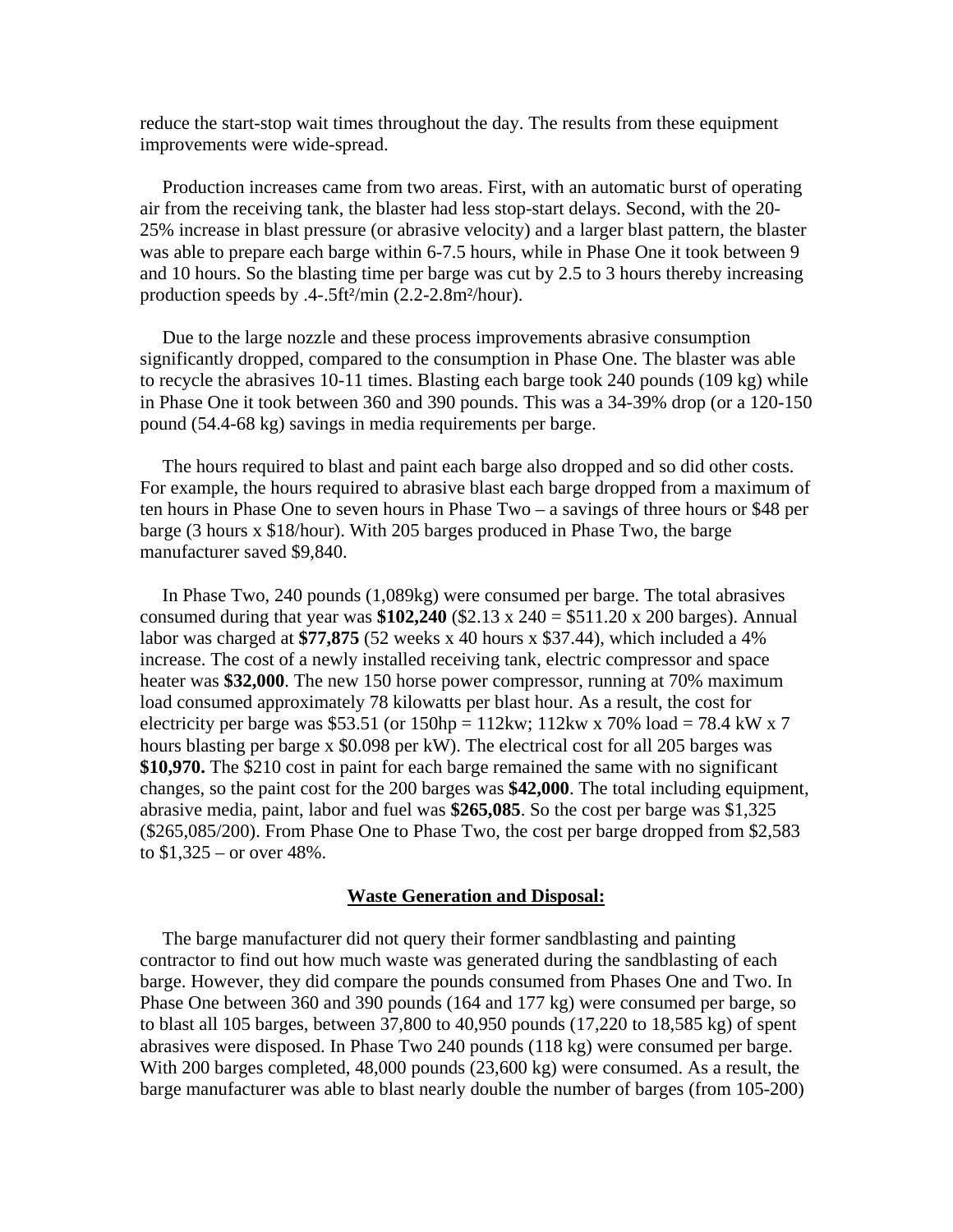but expended/disposed of only 14% more waste. If no improvement in recycle rate was realized from Phases One to Two, the total amount of waste per barge in Phase Two would have been 72,000-78,000 lb (32,660-35,380kg) rather than 48,000 pounds (23,600 kg).

With no disposal data from blasting prior to Phase One the barge manufacturer could not compare media waste in pounds and volume accordingly. It could determine with simple analysis that if sponge-based composite abrasives were recycled a minimum of ten times in Phase Two, the waste stream when using non-recyclable conventional abrasives would have been ten times this value. Disposal of the abrasives in both Phases took place in an existing, general-use eight cubic yard  $(216ft<sup>3</sup>)$  $6.1m<sup>3</sup>$ ) dumpster (Fig. 10).



(Fig .10) Waste abrasive was disposed in a commercial eight cubic yard  $(216ft<sup>3</sup> / 6.1m<sup>3</sup>)$  dumpster

## **Protective Coating Life:**

With respect to the coating process, no comparison was included in this analysis because no changes or additions were made to coating type, equipment or application during Phase One and Two. This also includes prior operations conducted by the blasting



and painting contractor assuming they complied with the coating specification. The barge manufacturer already owned an industrial sprayer for conducting periodic spot repairs to their fleet of rental barges. A 2.2 horse power, brushless commercial/industrial sprayer (and gun) were used for this purpose and used throughout Phases One and Two. There were however notable changes in the protective quality of the coating.

(Fig .11 *top*) 1.5 year old coating failure from sandblasted rental barge (Fig .12 *bottom*) Two-plus year old coating from sponge-based composite blasted rental barge

The manufacturer recognized the benefit of extended coating life, which manifested as the reduced

need to re-blast and paint their rented sectional barges painted during both Phases. Prior to switching to sponge-based composite abrasive blasting, barges between 1 to 1.5 years old required touch-up blasting (Fig. 11) and painting - at a minimum. Such activities were deemed necessary when the coating failure was estimated to be greater than 5% of the total area of the barge.

After abrasive blasting and painting operations were moved to the manufacturer's facility, the number of spot repairs (including warranty repairs) gradually decreased.